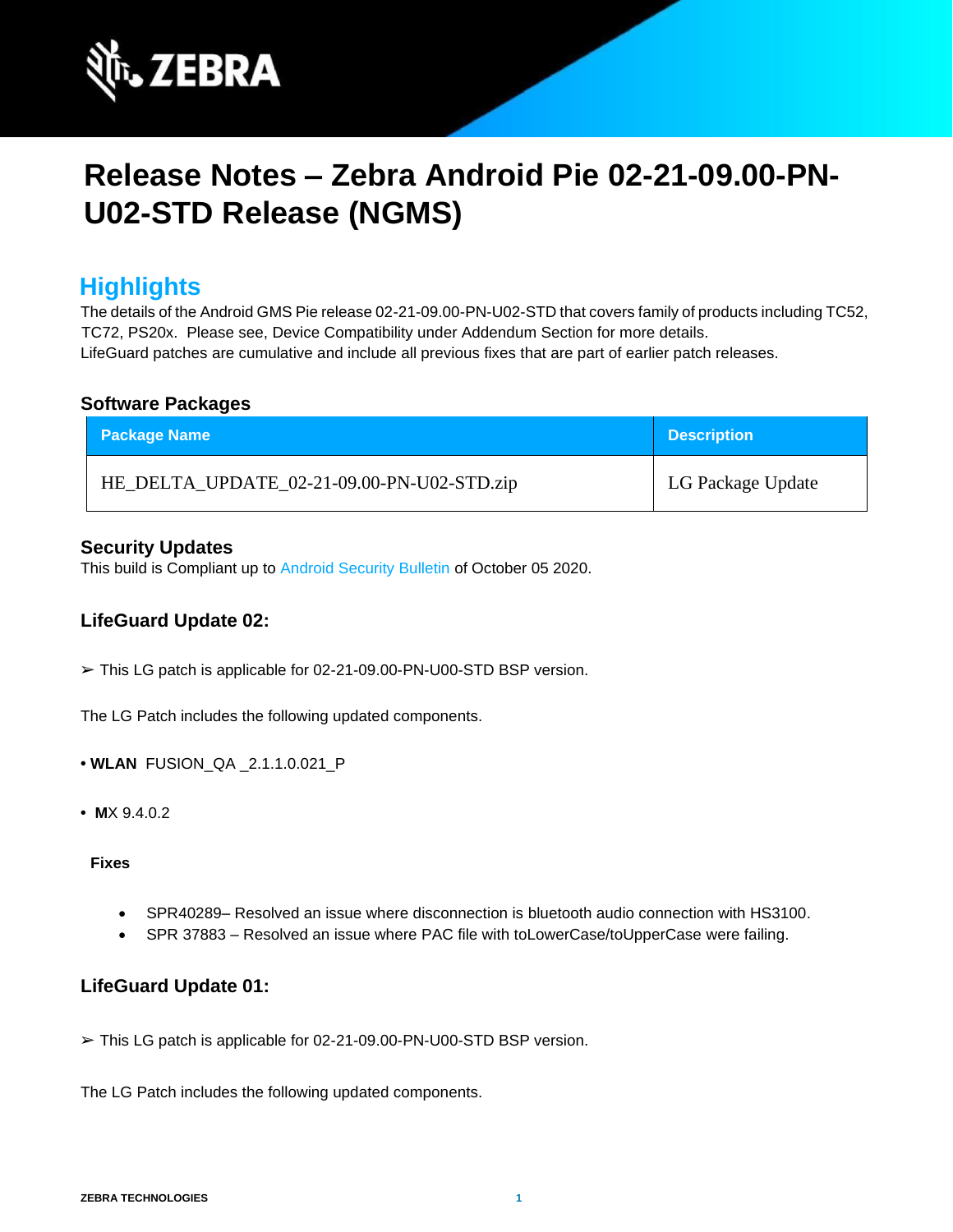

- WLAN FUSION\_QA \_2\_1.1.0.020\_P
- DataWedge 7.4.56
- EMDK 7.4.26.2426
- Osx QCT.90.9.6.43
- MX 9.4.0.1
- Stagenow 3.4.1.5

#### **Version Information**

Below Table contains important information on versions

| <b>Description</b>          | <b>Version</b>                                      |
|-----------------------------|-----------------------------------------------------|
| Product Build Number        | 02-21-09.00-PN-U02-STD                              |
| <b>Android Version</b>      | 9                                                   |
| <b>Security Patch level</b> | October 5, 2020                                     |
| Linux Kernel                | 4.4.153                                             |
| <b>Component Versions</b>   | Please see Component Version under Addendum section |

### **New Features**

• Added support for Tianma display panel for TC72. This image is backward compatible with existing Innolux display.

### **Important Links**

- **Requirements and Instructions** 
	- [Installation and setup instructions](https://www.zebra.com/content/dam/zebra_new_ia/en-us/software/operating-system/helios/pie-os-update-instructions.pdf) 
		- + Zebra Techdocs
		- [Developer Tools](https://developer.zebra.com/)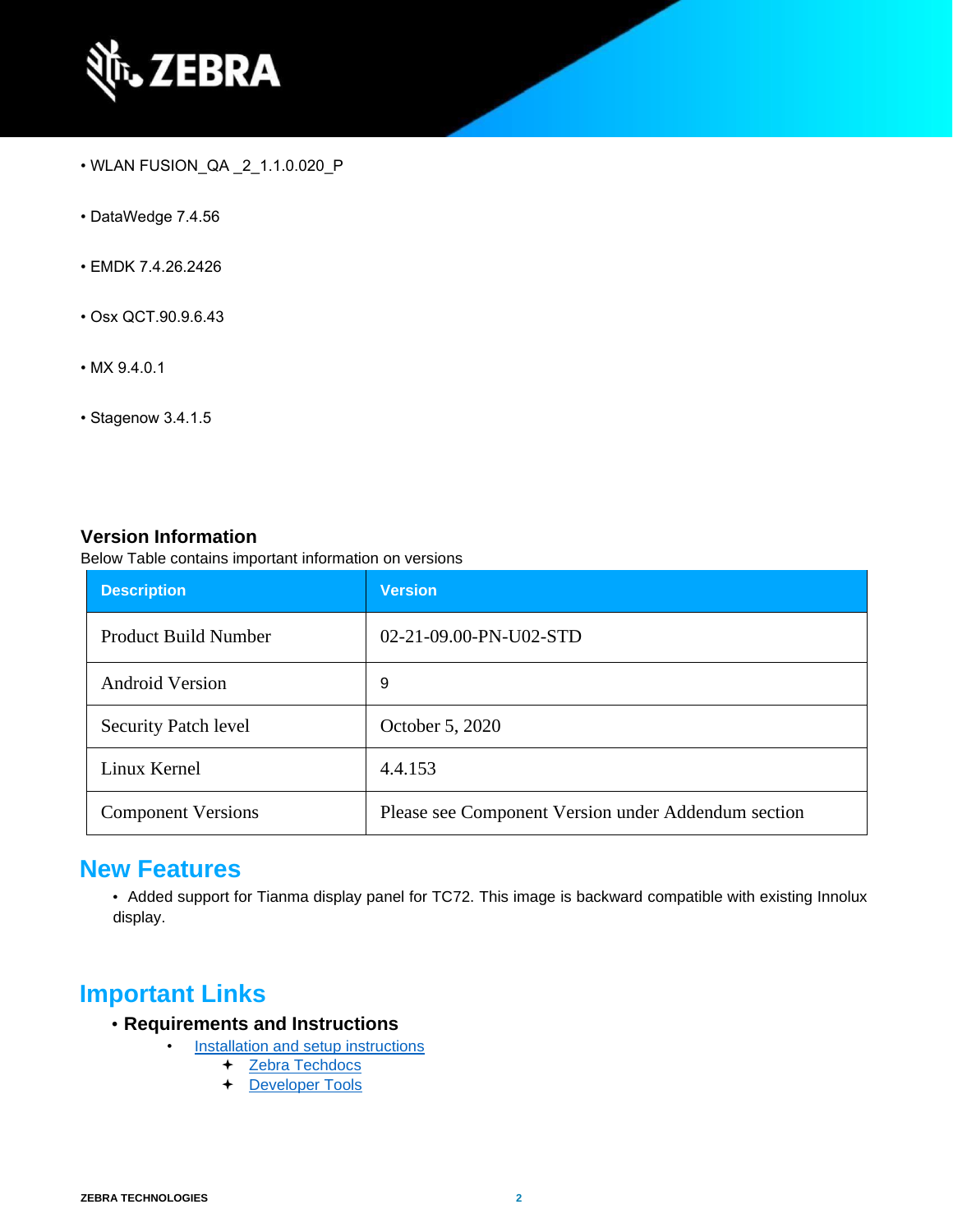

### **Upgrade Options**

Below table provides detailed information on shortest path to upgrade based on current version of software.

| <b>Current</b><br><b>Version on Device</b> | <b>Software Steps to get to this Release</b>                                                                                                                         | <b>Comments</b> |
|--------------------------------------------|----------------------------------------------------------------------------------------------------------------------------------------------------------------------|-----------------|
| $02 - 11 - 01.00 - PN - Uxx$               | Apply Full Package Update<br>HE_FULL_UPDATE_02-21-09.00-PN-U00-<br>STD.zip<br><b>Followed by</b><br>Apply Delta Update<br>HE_DELTA_UPDATE_02-21-09.00-PN-U02-STD.zip |                 |
|                                            | 02-21-09.00-PN-Uxx   Apply Delta Package Update<br>HE_DELTA_UPDATE_02-21-09.00-PN-U02-<br>STD.zip                                                                    |                 |

**NOTE:** The TC72 devices with Tianma display are not allowed to downgrade to Android P BSP 2.11.01 or older Oreo versions below BSP 01.30.04. To identify the display type on TC72 devices user can check the ro.config.device.display property using getprop command from adb shell –

For TC72 Innolux device – [ro.config.device.display]: [900]

For TC72 Tianma device – [ro.config.device.display]: [512]

### **Known Constraints and Workarounds**

Below are Known Constraints and workaround if applicable.

- **•** If VPN is configured with 'Always On' on a device, on a reboot, there is an intermittent occurrence of device not connecting to VPN server. User can work around the issue by configuring the VPN as not 'Always On'.
- **•** As per SPR40881 "Android P does not supports RS5100. Customer needs to upgrade to Android 10".

### **Addendum**

### **Device Compatibility**

This software release has been approved for use on the following devices.

| <b>Device</b><br><b>Family</b> | <b>Part Number</b> | <b>Device Specific</b><br><b>Manuals and</b><br><b>Guides</b> |
|--------------------------------|--------------------|---------------------------------------------------------------|
| <b>TC52</b>                    | TC520K-2PEZU4P-CN  | <b>TC52 Home Page</b>                                         |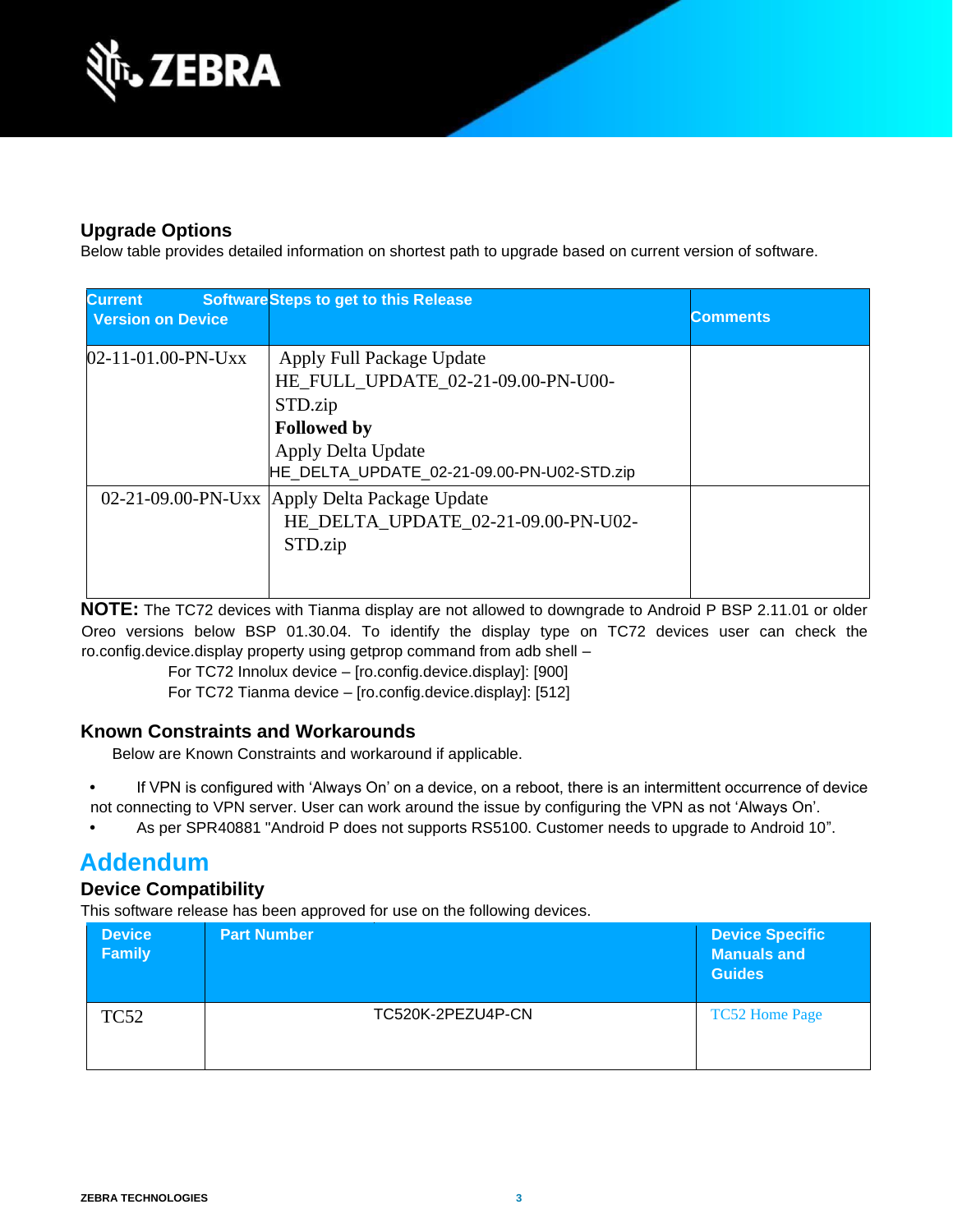

| <b>TC72</b> | TC720L-0ME24B0-CN                                  | <b>TC72 Home Page</b> |
|-------------|----------------------------------------------------|-----------------------|
| <b>PS20</b> | PS20J-B2G2CN00<br>PS20J-P4G2CN00<br>PS20J-P4H1CN00 | <b>PS20 Home Page</b> |

### **Component Versions**

| <b>Component / Description</b>   | <b>Version</b>                 |
|----------------------------------|--------------------------------|
|                                  |                                |
|                                  |                                |
| ActiveEdge                       | 2.7.4                          |
|                                  |                                |
| AnalyticsMgr                     | 2.4.0.1251                     |
|                                  |                                |
| Audio (Microphone and Speaker)   | 0.12.0.0                       |
|                                  |                                |
| <b>Battery Management</b>        | Version: 1.4.2                 |
|                                  |                                |
| <b>Battery Swap</b>              | Version: 2.1.1                 |
|                                  |                                |
| <b>Bluetooth Pairing Utility</b> | Version 3.16                   |
| PS20 Cradle                      |                                |
|                                  | Utility 1.01<br>FWUpdater: 1.0 |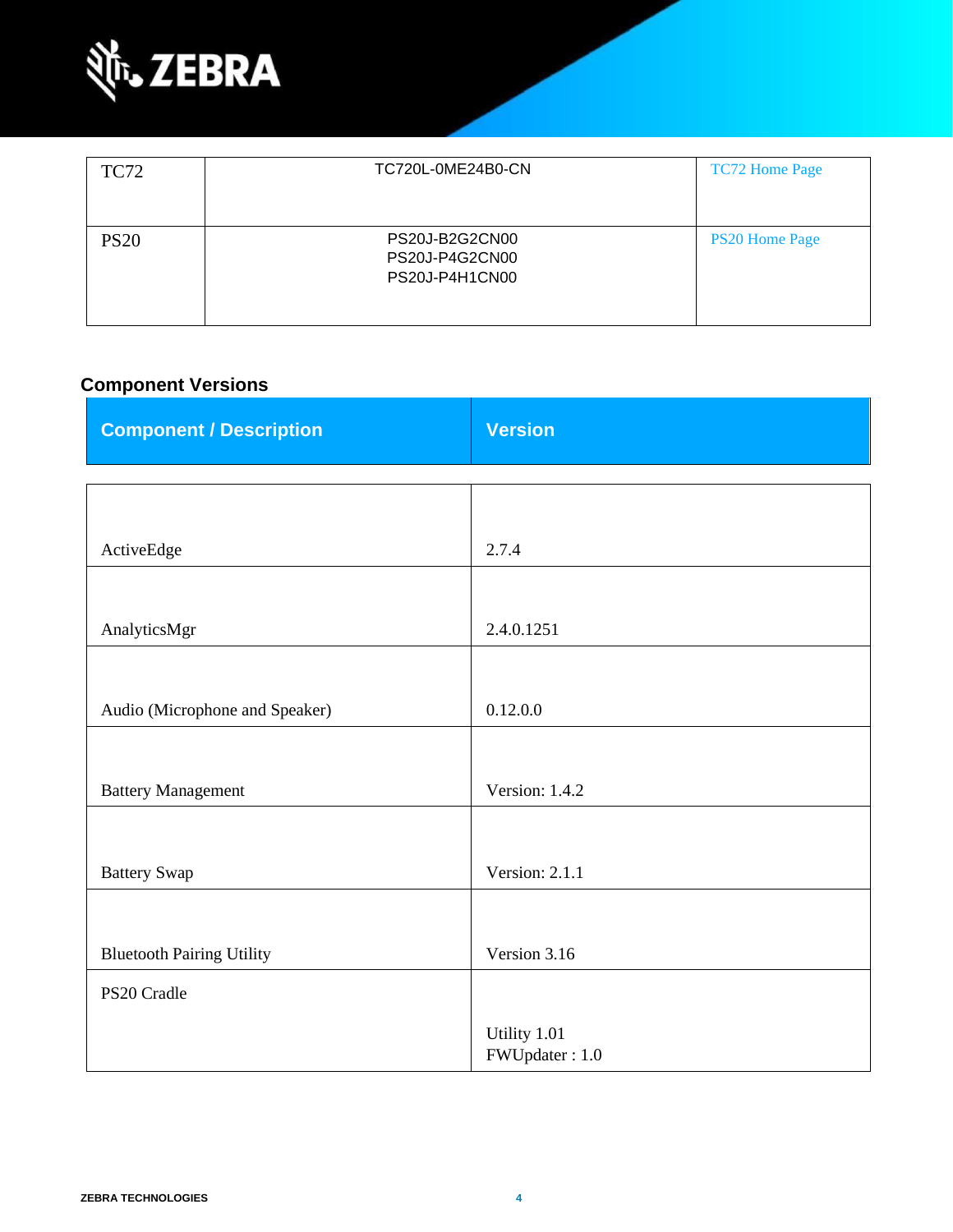

| DataWedge                         | 7.4.56                                    |
|-----------------------------------|-------------------------------------------|
|                                   |                                           |
| Device Central                    | 2.2.0.8                                   |
|                                   |                                           |
| Diagnostic Tool                   | <b>NA</b>                                 |
|                                   |                                           |
| <b>EMDK</b>                       | 7.4.26.2426                               |
|                                   |                                           |
| Enterprise Keyboard               | 2.2.2.3                                   |
|                                   |                                           |
| Fota                              | 1.0.0.5                                   |
|                                   |                                           |
| License Manager and License Agent | version $3.2.0$ and version $3.2.0.3.2.0$ |
|                                   |                                           |
| <b>MSRN</b>                       | 2.01                                      |

| <b>MX</b>   | MXMF version: 9.4.0.2  |
|-------------|------------------------|
|             |                        |
| <b>NFC</b>  | NFC_NCIHALx_AR40.9.3.0 |
|             |                        |
| <b>OSX</b>  | QCT.90.9.6.43          |
|             |                        |
| PTT Express | 3.1.42                 |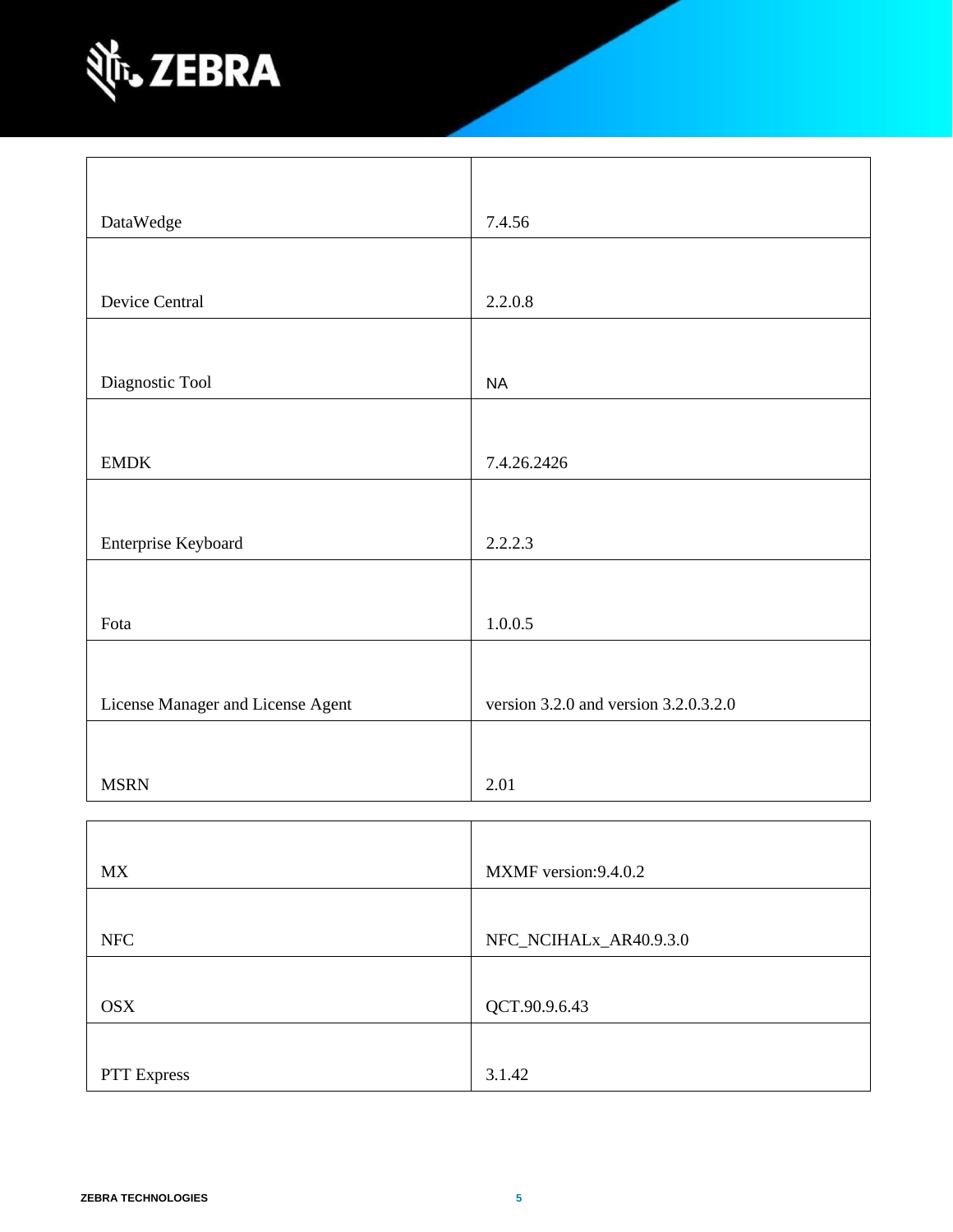

| Rxlogger and RxLoggerUtility | Version 6.0.0.0 and Version: 2.0.5.0     |
|------------------------------|------------------------------------------|
|                              |                                          |
| <b>Scanning Framework</b>    | 22.1.17.0                                |
|                              |                                          |
| Simulscan                    | Version: 4.0.5 and SimulscanEngine 3.2.3 |
|                              |                                          |
| WorryFree Wifi Analyzer      | WFW_QA_2_3.0.0.009_P                     |
| StageNow                     |                                          |
|                              | 3.4.1.5                                  |
| <b>Touch Panel</b>           |                                          |
|                              | TC52: 1.8.3-Finger 2-0                   |
|                              | TC72: 2.0.1-Finger 1-0                   |
|                              | PS20: v08                                |
|                              |                                          |
| <b>WLAN</b>                  | FUSION_QA _2.1.1.0.021_P                 |
|                              |                                          |
| Zebra Bluetooth              | 2.1                                      |
|                              |                                          |
| Zebra Data Service           | 9.0.0.1210                               |
|                              |                                          |
| Zebra Volume Control         | 2.2.0.8                                  |
|                              |                                          |
| Zebra Folders                | 9.1                                      |
|                              |                                          |
| Webview                      | 66.0.3359.158                            |

## **Revision History**